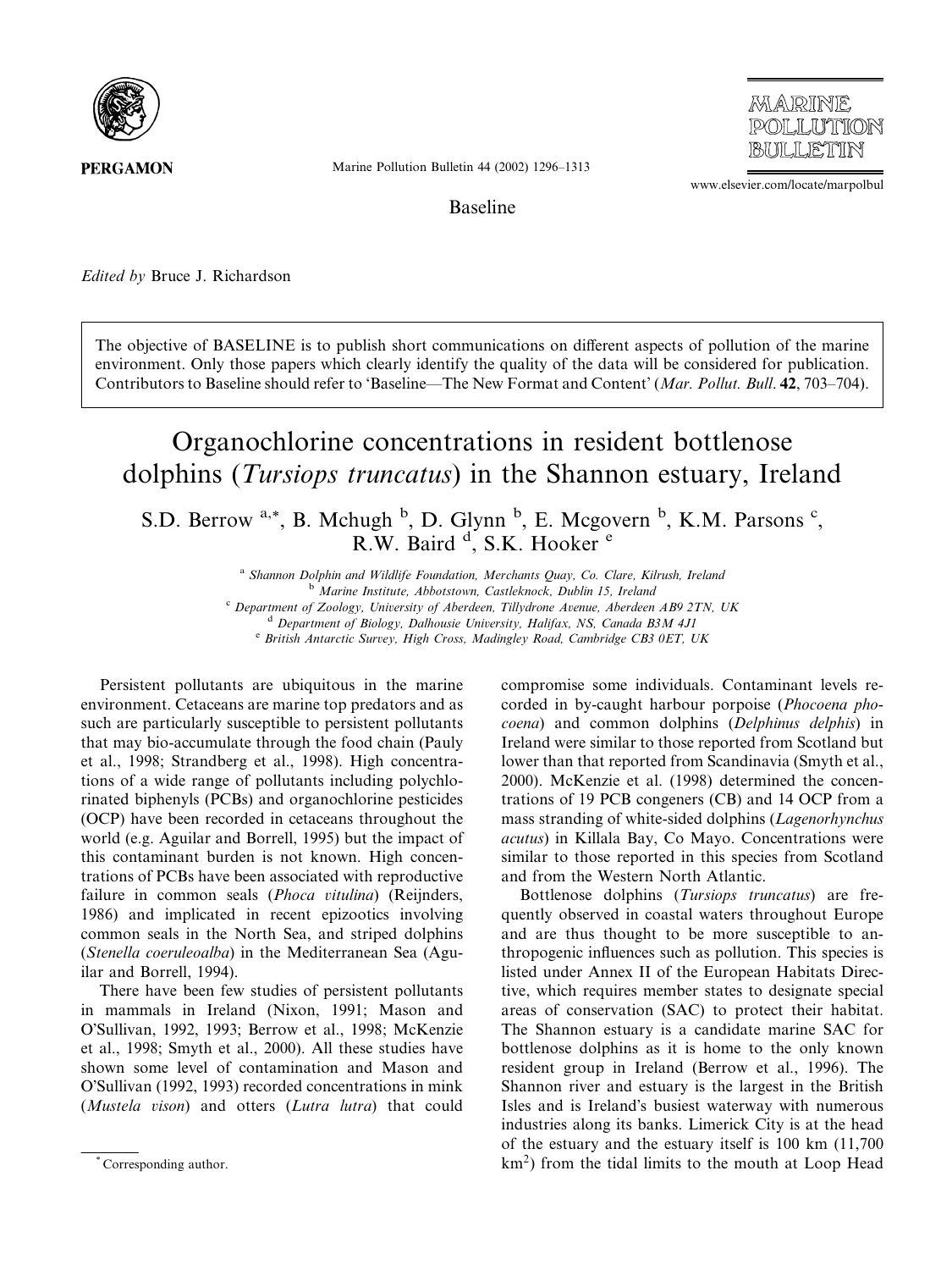(Boelens et al., 1999). As marine top predators, dolphins can act as a good indicator species of water quality and resident dolphins, feeding and calving in the estuary may reflect the status of the Shannon.

Tissue samples for pollution analyses can be obtained from stranded individuals; however, such samples are not considered ideal for pollution studies as the time and cause of death is not known and post-mortem changes in organochlorine concentrations have been documented (Aguilar and Borrell, 1995). In addition, bottlenose dolphins rarely strand in Ireland (Berrow and Rogan, 1997). Biopsy sampling of live individuals provides a much better tissue sample as the time and location of sampling is known and samples can often be linked to known life history and ranging patterns from identified individuals. Although frequently used in North America and Australia (Brown et al., 1991, 1994) biopsy sampling has not been used much in Europe due to concerns over the impact on the dolphins (e.g. Bearzi, 2000). In this study we have sampled known individuals, recognisable through photo-identification (Hammond et al., 1990), from a resident group of dolphins in the Shannon estuary. Sampling known, resident dolphins provides the opportunity to monitor the long term effect of biopsy sampling as well as the possibility of re-sampling individual dolphins to monitor temporal changes in pollutant burdens. The main objective of this study was to determine concentrations of organochlorines in resident bottlenose dolphins and compare the results with similar studies in other geographic regions to assess the potential impact of persistent pollutants on the habitat quality of the Shannon estuary for bottlenose dolphins.

Tissue samples for chemical analyses were obtained using biopsy darts. This involved firing a sampling tip into a dolphin from a standard crossbow. Each tip had three internal barbs, which hold the tissue sample after contact with the dolphin. A high-density foam collar causes the dart to bounce back off the dolphin after it has been struck. The foam collar also ensures the dart floats and can be recovered after delivery. A licence was obtained from Duchas (No. C 8/2000), which permitted sampling of up to 10 individuals from the Shannon estuary candidate SAC.

After being located, the dolphins were tracked for a minimum of 10 min before a biopsy attempt was made. The dolphins' behaviour including dive duration, direction of travel, density or relative distances of group members, and the presence of adult-calf pairs was recorded. No calves, immature animals or adults accompanied by calves were sampled. Samples were to be taken from the flank region below the dorsal fin where the blubber layer, in bottlenose dolphins from European waters, is about 40 mm thick during the summer (Paul Jepson, personal communication). Video of the biopsy attempt was taken to document reaction and ensure the

individual struck could be re-identified. The reaction of the dolphin to a biopsy attempt was defined following Weinrich et al. (1991):

- (1) No reaction: Dolphin continued its pre-attempt behaviour.
- (2) Low-level reaction: Dolphin modified its behaviour slightly, e.g. rapid dive or flinch.
- (3) Moderate reaction: Dolphin modified its behaviour in a more forceful manner but gave no prolonged evidence of behavioural disturbance, e.g. tail slap, acceleration and rapid dive.
- (4) Strong reaction: Dolphin modified its behaviour in a succession of forceful activities, e.g. successive percussive behaviours (breaches, tail slaps).

Following every biopsy attempt, the dolphin and group were tracked for up to 20 min, where possible, to observe any behavioural changes. During this postbiopsy period, the dolphins were approached within a distance of 10 m to solicit any reaction to the boat.

Prior to sampling, each tip was boiled for 10 min and cleaned with isopropyl alcohol together with all equipment that may be in contact with the sample. Eight tips were purchased for this study (25, 35 and 40 mm in length) and stored in aluminium foil after cleaning. After successfully obtaining a sample, biopsy tips with sample were stored on ice before sub-sampling. On return to port, the skin was removed from the sample and cut in half before storing in DMSO solution for sex determination at the Department of Zoology, University of Aberdeen. The blubber sample was wrapped in hexane washed aluminium foil and stored in a glass jar at  $-20^{\circ}$  C. All samples were frozen within 4 h of sampling and sent to the Marine Institute for analyses. The gender of the bottlenose dolphins sampled was determined using a molecular genetic approach. Total genomic DNA was extracted from skin tissue samples using a standard proteinase K, phenol/chloroform extraction protocol (Sambrook et al., 1989). Gender was determined by the co-amplification of a 147 bp fragment of the sex-specific SRY gene (Richard et al., 1994) and a 211 bp microsatellite locus (EV37; Valsecchi and Amos, 1996). Multiplexed PCR reactions (10  $\mu$ I) contained 1.5 mM MgCl<sub>2</sub>,  $1 \times NH_4$  buffer, 0.2 mM of each nucleotide, 0.5  $\mu$ M of the SRY primers, 0.25  $\mu$ M of the EV37 microsatellite primers and 0.5 units of Taq polymerase (Bioline). Fragments were amplified using a constant 58 °C annealing temperature, and PCR products were separated on an ethidium bromide stained 2% agarose gel. Multiplexing the SRY marker with a microsatellite marker generates an internal positive control reaction, thereby avoiding erroneous female assignment due to general PCR failure. This multiplexed PCR protocol produces a sex-specific banding pattern that has proved highly reliable through validation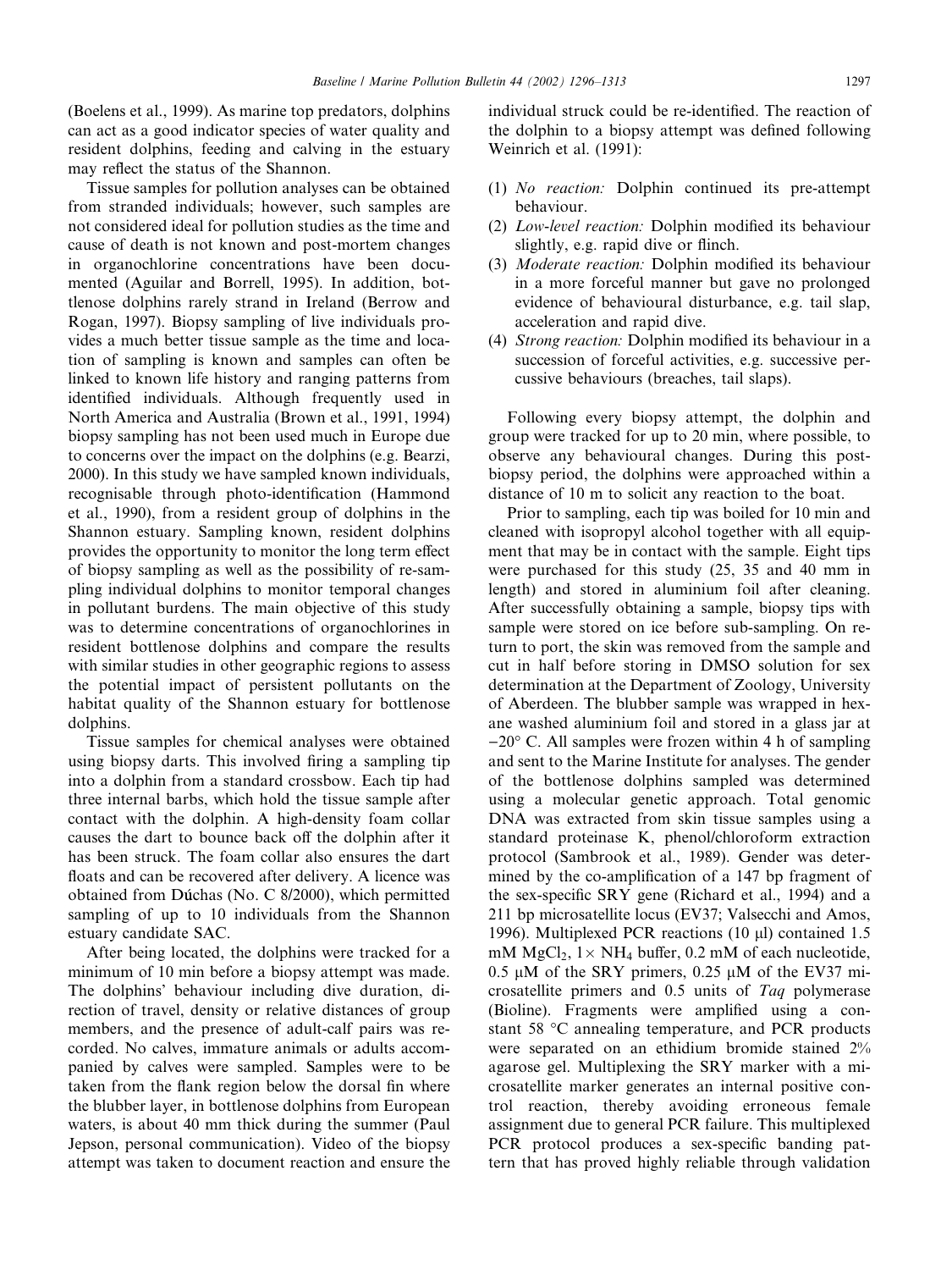Table 1 Date, location and data recorded for each biopsy sample taken

| Sample no. | Date     | Location   | Sample         | Photo-ID | Video | Sex    |
|------------|----------|------------|----------------|----------|-------|--------|
| #1         | 19/09/00 | Clonderlaw | $<$ 1<br>cm    | Yes      | No    | Male   |
| #2         | 19/09/00 | Killimer   | $2 \text{ cm}$ | Yes      | Yes   | Male   |
| #3         | 20/09/00 | Kilcredaun | 3 cm           | Yes      | Yes   | Male   |
| #4         | 20/09/00 | Kilcredaun | $<$ 1 cm       | Yes      | No    | Male   |
| #5         | 22/09/00 | Carrig     | 3 cm           | Yes      | Yes   | Female |
| #6         | 22/09/00 | Tarbert    | 3 cm           | Yes      | Yes   | Male   |
| #7         | 22/09/00 | Glin       | 3 cm           | Yes      | Yes   | Male   |
| #8         | 22/09/00 | Foynes     | 3 cm           | Yes      | Yes   | Female |

with samples from over 30 stranded dolphins of known sex.

Each blubber sample was analysed for a range of pesticides and PCBs. Lipid was extracted following the procedure of Smedes described in QUASH (1999). Seven organochlorines (HCB,  $\alpha$ -HCH,  $\beta$ -HCH,  $p, p'$ -DDE, lindane, trans-chlordane, and trans-nonachlor) and 11 individual chlorobiphenyls and the sum of the seven congeners (CB 28, 52, 101, 118, 138, 153, 180) recommended by ICES for monitoring purposes were analysed by dual column gas chromatography with electron capture detection (Smyth et al., 2000). No reference material for the analysis of lipid content or for the quantification of organochlorines in marine mammals is currently available in Europe. A number of other QA/QC materials however were employed to ensure data quality. These included the extraction of mussel tissue from QUASIMEME inter-comparison exercises (QOR062BT) of known lipid content, and the analytical analysis of two certified fish oil reference materials BCR 598 having certified OC content and BCR 349 with certified levels of PCBs. Lipid content in the reference mussel tissue was measured at  $2.25\% \pm 0.02\%$  (n = 3) compared to an expected value of 2.18%, all values falling with 95% confidence intervals for the analysis. The recovery for each of the OCs quantified in certified reference material BCR 598 ranged 88–100% and from 91% to 111% for each of the PCB's analysed in certified reference material 349. One of each of these materials and a procedural blank was analysed with the batch of samples in addition to a system suitability standard employed to ensure GC operation within set criteria. Limits of quantification for each analyte were in the order of  $0.1-0.5 \mu g kg^{-1}$ . Analysis was carried out by dual column chromatography using Chrompack CPSIL 8 and 19CB columns on a Hewlett Packard 5890 Series II GC. All analyses were carried out in the Marine Institute facilities in Abbotstown, Dublin.

Between the 19 and 22 September 2000, tissue samples were obtained from eight individual dolphins, six males and two females. The location and sample details are described in Table 1. The strike rate was 100% and tissue samples (both skin and blubber tissue) were obtained from all biopsy attempts. Only two samples were obtained in the outer estuary, off Kilcredaun Head near Carrigaholt, with the remainder east of Scattery Island (Fig. 1). For five of the samples the length of blubber obtained was c. 3 cm, one 2 cm and only two samples  $<$ 1 cm. Sample 4 was mainly of connective tissue and not blubber although it was still possible to extract lipid from this sample. High quality identification photographs were obtained for all eight sampled animals and video footage was obtained for six of the eight biopsies (#1 was not taken due to heavy rain and #4 missed as the film ran out just before the biopsy dart was delivered).

A reaction to a biopsy attempt may be described in two ways: (a) the intensity of the reaction and (b) the duration for which the reaction was recorded. A lowlevel reaction may be only a slight modification for a short period while a strong reaction could be a significant change in behaviour, which occurred for a long duration. The same reaction over a short period may still be described as strong but the assessment of the potential effect on the dolphin may be tempered by its limited duration. Reactions to each biopsy attempt are summarised in Table 2.

Five of the eight dolphins biopsied exhibited low-level reactions following dart impact. Two dolphins showed a moderate reaction  $(\#2 \text{ and } \#5)$ , and one animal  $(\#4)$ a strong reaction. Low-level reactions in this study were all flinch and fast dive. A moderate reaction was observed after #2 was taken when a single dolphin was observed breaching up to 2 min after the biopsy had been taken but whether it was the biopsied animal could not be determined. Similarly a half-breach was observed 1 minute after #5 was taken. If these breaching dolphins were the ones that had been stuck then this would be considered a moderate reaction, as described by Weinrich et al. (1991), i.e. when behaviour was modified in a more forceful manner but gave no prolonged evidence of disturbance. The dolphin #4 reacted to the biopsy attempt by breaching 9 times within 4 min of being biopsied as well as carrying out one head slap and one tail fluke. Blood was observed coming from the biopsy wound in the animals' dorsal fin. Over the next 8 min breaching occurred less frequently as surfacing intervals became more frequent (c. 10 s) and regular. Photo-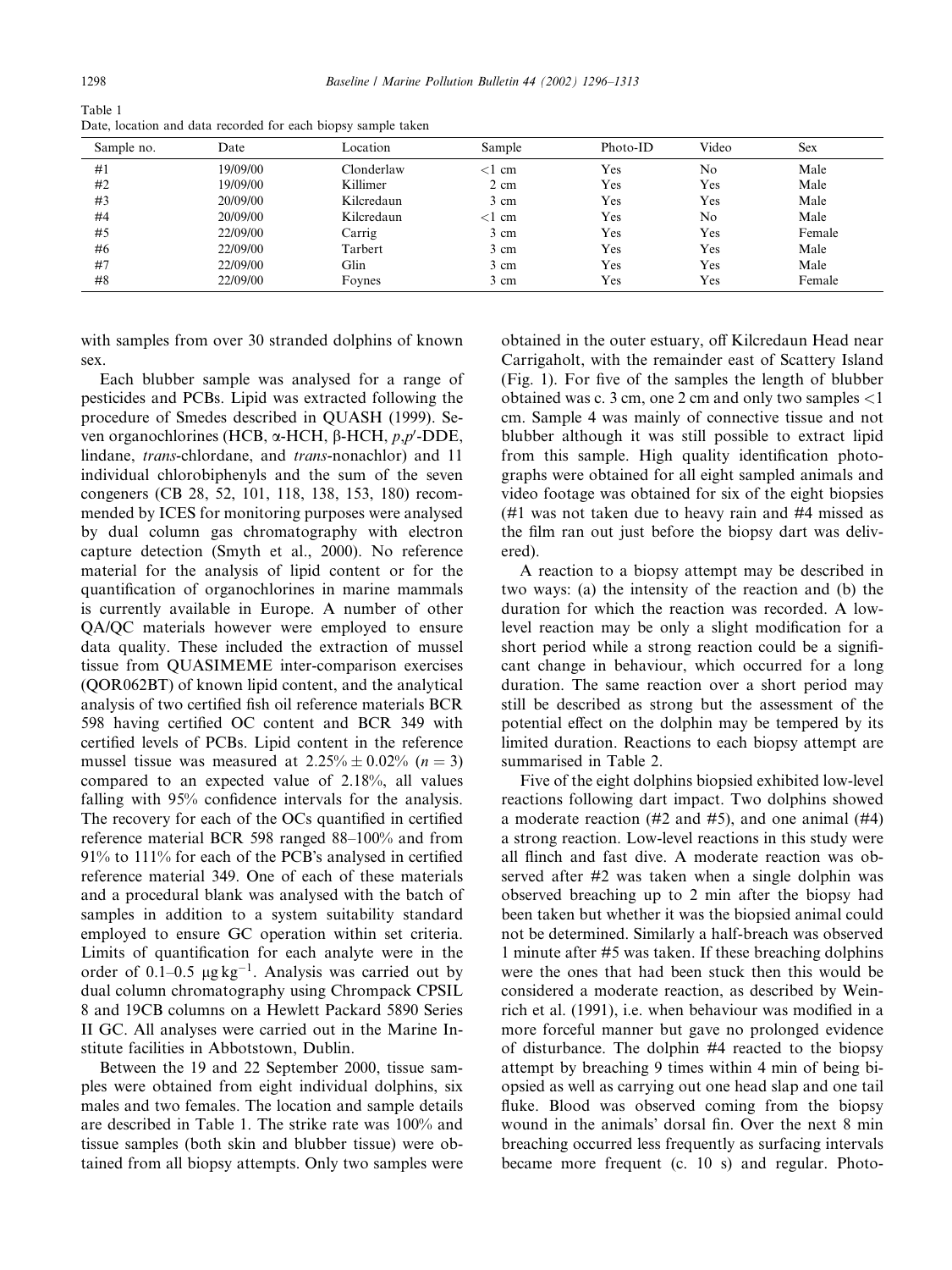

Fig. 1. Location of sampled dolphins in the Shannon estuary, Ireland.

| Table 2                                         |  |  |  |
|-------------------------------------------------|--|--|--|
| Individual and group reactions to biopsy sample |  |  |  |

| Dolphin ID | Reaction  | Time taken to approach $\langle 10 \text{ m} \rangle$<br>of the boat after biopsy (min) | No. of dolphins that reacted | Density of group | Direction of travel |
|------------|-----------|-----------------------------------------------------------------------------------------|------------------------------|------------------|---------------------|
| #1         | Low-level | 17                                                                                      | Individual only (in group)   | Tight group      | Unchanged           |
| #2         | Moderate  | 16                                                                                      | Three fast-dived together    | Individual       | Unchanged           |
| #3         | Low-level | 11                                                                                      | Group fast dived             | No change        | Unchanged           |
| #4         | Strong    | 16                                                                                      | Individual only (in group)   | Left group       | Changed             |
| #5         | Moderate? | 11                                                                                      | Individual only (in group)   | Together         | Unchanged           |
| #6         | Low-level |                                                                                         | On own                       | Individual       | Opposite            |
| #7         | Low-level |                                                                                         | Individual only (in group)   | No change        | Unchanged           |
| #8         | Low-level | 6                                                                                       | On own                       | Individual       | Unchanged           |

graphs taken of this dolphin showed it had been hit on the dorsal fin c. 10 cm up from the base. The dorsal fin comprises connective tissue and arteries, which are much closer to the skin.

After each biopsy attempt, the time taken for dolphins (including the biopsied animal) to re-approach within 10 m of the boat ranged from 2 to 17 min (mean  $= 11.3$ , SE  $= 2.1$  min), but part of this time was involved in recovering the sample from the water. Two of the dolphins sampled were solitary when struck, and one of these individuals changed its direction of travel following sampling. This was the only dolphin or group whose direction of travel altered post-biopsy. Of the remaining 6 samples, on four occasions (67%) only the target dolphin exhibited a response, while in the other two cases, the entire group fast-dived together. Only one dolphin left the group it was with after it had been

biopsied, and this was the dolphin #4, which showed a strong reaction to being hit. On one occasion (#1) the group was more tight post-biopsy, than before the attempt.

The concentrations of OCPs and PCBs are listed in Table 3 (expressed on a lipid weight basis) and Table 4 (expressed on a wet weight basis). Both are presented to allow comparison of concentrations with other published studies. Concentrations varied considerably with only PCB congener, CB126, occurring in small  $\langle$  <20 ppb) or undetectable concentrations. Mean concentrations were greater in males than females for all OC analysed. In the two females sampled, concentrations were consistently greater in #8 compared to #5. Although variation was greater in male dolphins, #4 generally had the highest concentrations, followed by #6, #7 and #1. The highest concentrations of individual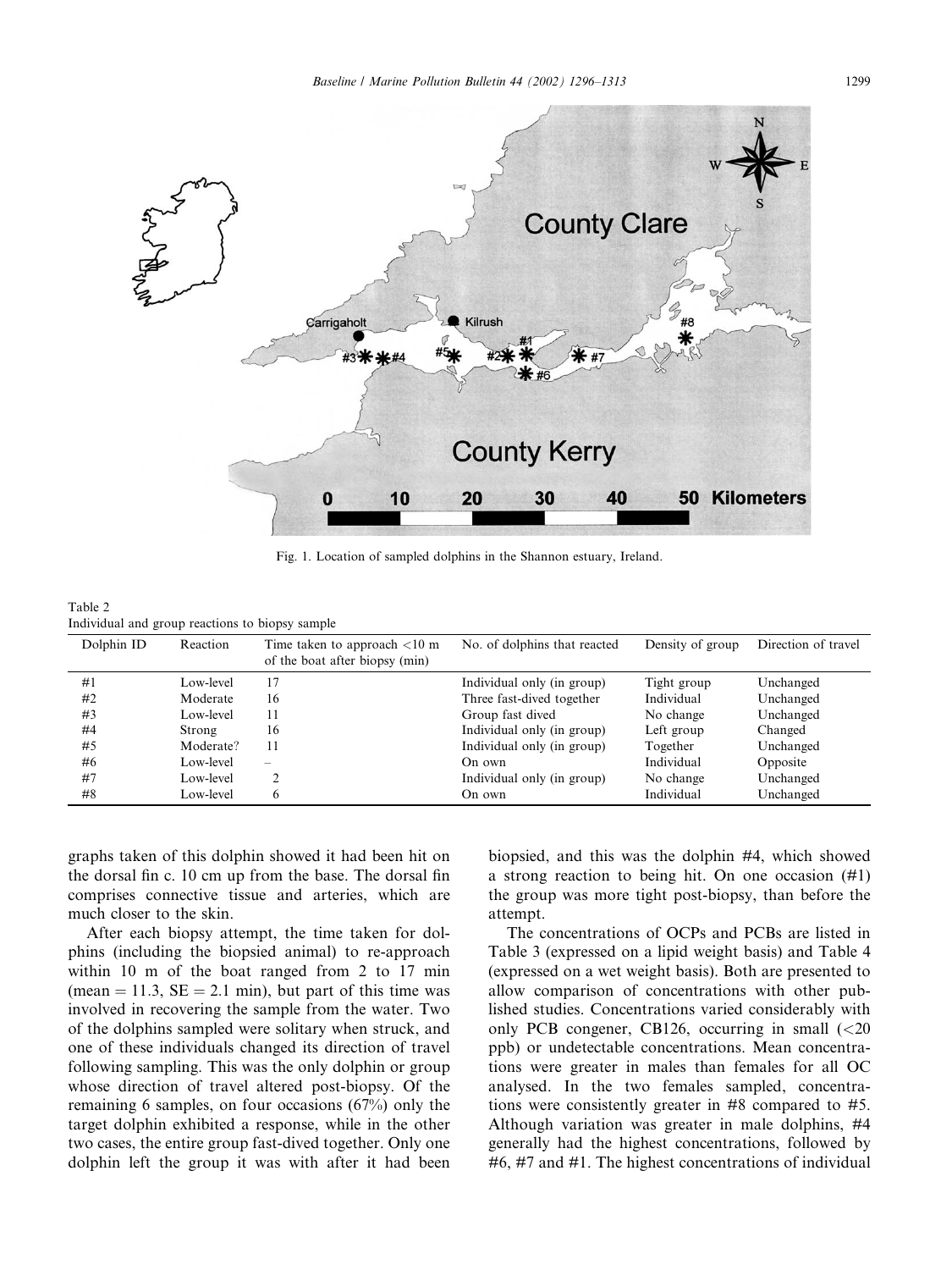| Table 3                                                                                                                  |  |
|--------------------------------------------------------------------------------------------------------------------------|--|
| Organochlorine concentrations in bottlenose dolphins T. truncatus from the Shannon estuary ( $mg\,kg^{-1}$ lipid weight) |  |

|                         | Dolphin ID (Sex) |       |       |       |       |       |       | Mean  | Median | <b>SD</b> | %RSD  |     |
|-------------------------|------------------|-------|-------|-------|-------|-------|-------|-------|--------|-----------|-------|-----|
|                         | 1(3)             | 2(3)  | 3(3)  | 4(3)  | 6(3)  | 7(3)  | 5(9)  | 8(9)  |        |           |       |     |
| <b>HCB</b>              | 0.077            | 0.11  | 0.319 | 0.533 | 0.168 | 0.24  | 0.045 | 0.369 | 0.233  | 0.204     | 0.167 | 72  |
| α-HCH                   | 0.339            | 0.091 | 0.061 | 0.173 | 1.036 | 0.054 | 0.034 | 0.08  | 0.234  | 0.086     | 0.339 | 145 |
| $\beta$ -HCH            | n.d.             | 0.025 | 0.022 | 0.267 | 0.493 | 0.037 | 0.009 | 0.028 | 0.126  | 0.028     | 0.186 | 148 |
| Lindane $(\gamma$ -HCH) | 0.032            | 0.061 | 0.112 | 0.151 | 0.28  | 0.047 | 0.026 | 0.128 | 0.105  | 0.087     | 0.085 | 81  |
| <i>Trans-chlordane</i>  | 0.042            | 0.008 | 0.020 | 0.050 | 0.018 | 0.028 | 0.004 | 0.026 | 0.025  | 0.023     | 0.016 | 64  |
| <i>Trans-nonachlor</i>  | 2.09             | 1.18  | 1.31  | 12.0  | 3.52  | 5.21  | 0.17  | 2.51  | 3.49   | 2.30      | 3.75  | 107 |
| $p, p'$ -DDE            | 15.9             | 3.89  | 3.52  | 32.5  | 22.9  | 42.0  | 0.37  | 7.23  | 16.0   | 11.6      | 15.2  | 95  |
| <b>PCB 28</b>           | 0.123            | 0.023 | 0.040 | 0.042 | 0.255 | 0.040 | 0.010 | 0.019 | 0.069  | 0.040     | 0.083 | 120 |
| <b>PCB 31</b>           | 0.162            | 0.042 | 0.058 | 0.135 | 0.303 | 0.134 | 0.010 | 0.057 | 0.113  | 0.096     | 0.094 | 83  |
| <b>PCB 52</b>           | 0.684            | 0.294 | 0.375 | 1.68  | 1.56  | 1.51  | 0.039 | 0.679 | 0.853  | 0.682     | 0.642 | 75  |
| <b>PCB</b> 101          | 0.724            | 0.699 | 0.843 | 2.21  | 1.28  | 1.93  | 0.094 | 1.21  | 1.12   | 1.03      | 0.691 | 61  |
| <b>PCB 105</b>          | 0.299            | 0.272 | 0.347 | 0.758 | 0.506 | 0.573 | 0.033 | 0.418 | 0.401  | 0.383     | 0.218 | 54  |
| <b>PCB 118</b>          | 0.944            | 0.916 | 1.03  | 2.68  | 1.23  | 2.11  | 0.12  | 1.52  | 1.32   | 1.13      | 0.789 | 60  |
| <b>PCB</b> 126          | n.d.             | n.d.  | n.d.  | n.d.  | n.d.  | n.d.  | n.d.  | n.d.  |        |           |       |     |
| <b>PCB 138</b>          | 6.70             | 2.27  | 2.54  | 14.0  | 9.22  | 18.3  | 0.252 | 3.82  | 7.13   | 5.26      | 6.30  | 88  |
| <b>PCB 153</b>          | 10.2             | 3.47  | 3.76  | 22.4  | 13.2  | 28.1  | 0.355 | 5.58  | 10.9   | 7.87      | 9.85  | 91  |
| <b>PCB 156</b>          | 0.591            | 0.142 | 0.153 | 1.273 | 0.377 | 1.47  | 0.019 | 0.182 | 0.526  | 0.280     | 0.553 | 105 |
| <b>PCB 180</b>          | 3.42             | 1.17  | 1.33  | 7.54  | 4.55  | 9.57  | 0.182 | 1.64  | 3.68   | 2.53      | 3.35  | 91  |
| Sum ICES 7              | 21.9             | 8.14  | 9.08  | 48.4  | 30.1  | 59.6  | 0.958 | 13.3  | 23.9   | 17.6      | 20.8  | 87  |

 $n.d. = not detectable.$ 

Table 4

| 1 uviv                                                                                                              |  |
|---------------------------------------------------------------------------------------------------------------------|--|
| Organochlorine concentrations of bottlenose dolphin T. truncatus from the Shannon estuary (mg $kg^{-1}$ wet weight) |  |

|                          | $1\left(\mathcal{J}\right)$ | 2(3)  | 3(3)  | 4(3)  | 6(3)  | 7(3)  | 5(9)  | 8(9)  | Mean  | Median | SD    | %RSD |
|--------------------------|-----------------------------|-------|-------|-------|-------|-------|-------|-------|-------|--------|-------|------|
| <b>HCB</b>               | 0.010                       | 0.019 | 0.103 | 0.036 | 0.004 | 0.071 | 0.006 | 0.025 | 0.034 | 0.022  | 0.035 | 103  |
| $\alpha$ -HCH            | 0.042                       | 0.016 | 0.019 | 0.012 | 0.026 | 0.016 | 0.014 | 0.005 | 0.019 | 0.016  | 0.011 | 59   |
| $\beta$ -HCH             | n.d.                        | 0.004 | 0.007 | 0.018 | 0.012 | 0.011 | 0.004 | 0.002 | 0.008 | 0.007  | 5.678 | 69   |
| Lindane ( $\gamma$ -HCH) | 0.004                       | 0.011 | 0.035 | 0.01  | 0.007 | 0.014 | 0.01  | 0.009 | 0.013 | 0.010  | 0.010 | 76   |
| <i>Trans-chlordane</i>   | 0.005                       | 0.001 | 0.006 | 0.003 | n.d.  | 0.008 | 0.002 | 0.002 | 0.003 | 0.003  | 0.003 | 81   |
| <i>Trans-nonachlor</i>   | 0.26                        | 0.205 | 0.408 | 0.812 | 0.087 | 1.553 | 0.069 | 0.169 | 0.445 | 0.233  | 0.507 | 114  |
| $p, p'$ -DDE             | 1.96                        | 0.67  | 1.13  | 2.20  | 0.565 | 12.5  | 0.050 | 0.485 | 2.45  | 0.903  | 4.13  | 169  |
| <b>PCB 28</b>            | 0.015                       | 0.004 | 0.013 | 0.003 | 0.006 | 0.012 | 0.001 | 0.001 | 0.007 | 0.005  | 0.006 | 82   |
| <b>PCB 31</b>            | 0.020                       | 0.007 | 0.018 | 0.009 | 0.007 | 0.04  | 0.001 | 0.004 | 0.013 | 0.008  | 0.013 | 95   |
| <b>PCB 52</b>            | 0.084                       | 0.051 | 0.120 | 0.114 | 0.039 | 0.450 | 0.005 | 0.046 | 0.114 | 0.068  | 0.141 | 124  |
| <b>PCB</b> 101           | 0.089                       | 0.121 | 0.271 | 0.15  | 0.032 | 0.573 | 0.013 | 0.081 | 0.166 | 0.105  | 0.183 | 110  |
| <b>PCB</b> 105           | 0.037                       | 0.047 | 0.112 | 0.051 | 0.013 | 0.171 | 0.004 | 0.028 | 0.058 | 0.042  | 0.056 | 97   |
| <b>PCB 118</b>           | 0.116                       | 0.159 | 0.332 | 0.182 | 0.03  | 0.628 | 0.016 | 0.102 | 0.196 | 0.138  | 0.201 | 103  |
| <b>PCB</b> 126           | n.d.                        | n.d.  | n.d.  | n.d.  | n.d.  | n.d.  | n.d.  | n.d.  |       |        |       |      |
| <b>PCB 138</b>           | 0.826                       | 0.393 | 0.815 | 0.952 | 0.228 | 5.432 | 0.034 | 0.256 | 1.12  | 0.604  | 1.78  | 159  |
| <b>PCB 153</b>           | 1.25                        | 0.601 | 1.21  | 1.52  | 0.327 | 8.36  | 0.048 | 0.374 | 1.71  | 0.905  | 2.74  | 160  |
| <b>PCB</b> 156           | 0.073                       | 0.025 | 0.049 | 0.086 | 0.009 | 0.438 | 0.003 | 0.012 | 0.087 | 0.037  | 0.145 | 167  |
| <b>PCB 180</b>           | 0.422                       | 0.203 | 0.429 | 0.512 | 0.113 | 2.85  | 0.025 | 0.11  | 0.583 | 0.313  | 0.932 | 160  |
| <b>ICES 7 PCB</b>        | 2.81                        | 1.53  | 3.19  | 3.46  | 0.775 | 18.3  | 0.142 | 0.97  | 3.90  | 2.17   | 5.94  | 153  |

 $n.d. = not detectable.$ 

OCs were for  $p, p'$ -DDE (42.0 and 32.5 mg kg<sup>-1</sup> lipid) followed by the PCB congeners CB153 (28.1 and 22.4 mg kg<sup>1</sup> lipid weight) and CB138 (18.3 and 14.0 mg kg<sup>-1</sup> lipid weight). Concentrations of trans-nonachlor and CB180 were elevated in #4 and #7. A maximum concentration of 59.6 mg kg<sup>-1</sup> lipid was recorded in #6 and 48.4 mg  $kg^{-1}$  lipid in #4, both male dolphins. The highest concentration recorded in a female was 13.3  $mg \log^{-1}$  lipid in #8. The same overall pattern occurs when expressed as wet weight (Table 4) with CB153 and CB138 occurring in greatest concentrations with

maximum concentrations recorded in #7, #4, #3 and #1.

The Shannon estuary is Irelands' only site (SAC) designated for the conservation of cetaceans and their habitat. In order to manage such a site it is essential to quantify any potential threats, including the levels of persistent pollutants and assess their impact on the health of the animals. This was also the first attempt in Ireland to obtain tissue samples from wild cetaceans using biopsy darts. The technique was very successful in obtaining tissue samples and has provided an opportu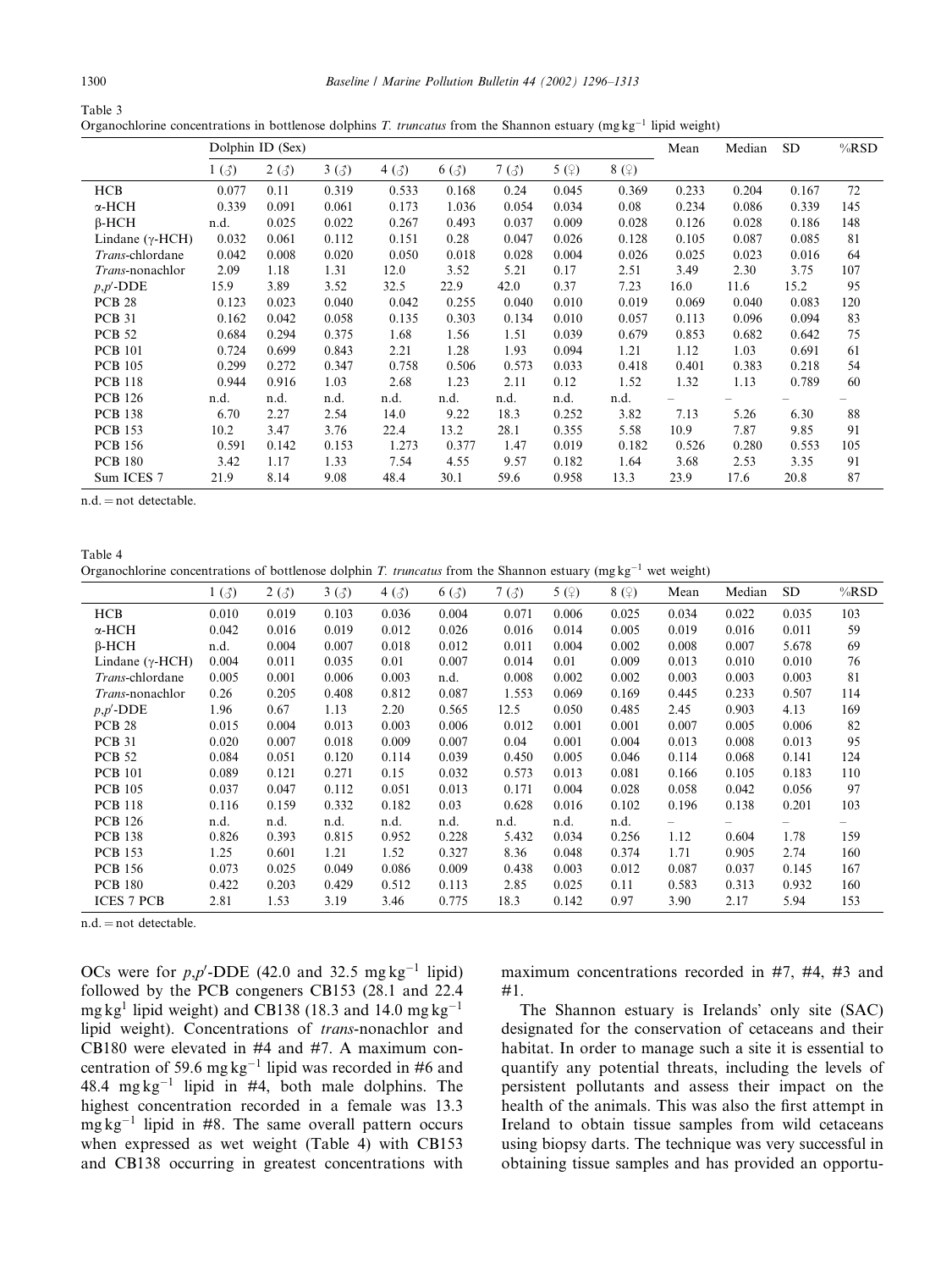Baseline / Marine Pollution Bulletin 44 (2002) 1296–1313 1301

Table 5

| Location                | Shannon estuary    | South and west coast  | Southwest coast       | Killala Bay, Co Mayo   |
|-------------------------|--------------------|-----------------------|-----------------------|------------------------|
| Species                 | Bottlenose dolphin | Harbour porpoise      | Common dolphin        | White-sided dolphin    |
| References              | This study         | Smyth et al. $(2000)$ | Smyth et al. $(2000)$ | McKenzie et al. (1998) |
| Sample size $(n)$       | $\Im n = 6$        | $\Im n = 6$           | $\Im n = 5$           | $\Im n=8$              |
| Age range (years)       |                    | $2 - 6$               | $1 - 11$              | $1 - 17$               |
| <b>HCB</b>              | $0.241 \pm 0.168$  |                       |                       | $0.310 + 0.140$        |
| $\alpha$ -HCH           | $0.292 \pm 0.380$  |                       |                       |                        |
| $\beta$ -HCH            | $0.019 \pm 0.209$  | $\hspace{0.05cm}$     |                       |                        |
| Lindane $(\gamma$ -HCH) | $0.114 \pm 0.093$  | $0.12 \pm 0.17$       | $0.045 \pm 0.047$     |                        |
| <i>Trans-nonachlor</i>  | $4.21 \pm 4.09$    | $0.90 \pm 0.46$       | $1.54 \pm 1.24$       | $3.54 \pm 1.94$        |
| $p, p'$ -DDE            | $20.1 \pm 15.5$    | $1.94 \pm 0.72$       | $7.67 \pm 5.27$       | $14.8 \pm 11.0$        |
| CB153                   | $13.5 \pm 10.0$    | $2.58 \pm 1.28$       | $3.03 \pm 2.76$       | $13.1 \pm 10.2$        |
| ICES <sub>7</sub>       | $29.5 \pm 20.9$    | $6.15 \pm 2.80$       | $8.95 \pm 5.95$       |                        |

Comparison of organochlorine concentrations  $\pm$  standard deviations (mg kg<sup>-1</sup> lipid weight) recorded in male dolphins from the Shannon estuary compared to similar studies on males of other odontocete species elsewhere in Irish waters

nity to assess the long-term impact of this sampling technique.

Reaction to biopsy attempts by Odontocetes is generally greater than that reported for Mysticetes (Brown et al., 1991; Weinrich et al., 1991; Hooker et al., 2001). Most reactions to biopsy in the present study were lowlevel or moderate; only one dolphin showed a strong reaction. Most reactions were similar to the short-term behavioural changes reported by Weller et al. (1997); mainly flinch and fast-dive by the individual sampled, with little observed effect on group dynamics or direction of travel. The one individual in the Shannon that exhibited a strong reaction was hit in the dorsal fin and behaved in a similar manner to bottlenose dolphins tagged with a crossbow or pole with a VHF radio transmitter attached to a suction-cup (Schneider et al., 1998) when dolphins breached many times in quick succession. Similar devices have been successfully deployed on other dolphin species, some smaller in size than bottlenose dolphins e.g. Dall's porpoise (Phocoenides dalli). This suggests that bottlenose dolphins, as a species, react very strongly to interference, which could include poor biopsy attempts. All dolphins sampled remained within 10 m of the boat for between 2 and 17 min after the biopsy attempt, suggesting that although dolphins react to the biopsy, they do not associate this with the vessel.

The use/deployment of non-tethered projectiles (i.e. darts and tags) provides a very powerful tool for improving our understanding of the movements and diving behaviour of cetaceans, as well as providing tissue samples for a wide range of analyses. These techniques can provide important data for the management and conservation of cetacean populations and their habitat. There is, however, a cost to using this technique, usually involving some degree of behavioural disturbance and this must be taken into account before initiating a study of this kind.

Due to their high trophic level, high lipid content and longevity, dolphins can accumulate relatively high burdens of contaminants such as organochlorines. Concentrations of organochlorines tend to increase with age in males, and decrease in the blubber of mature females, due to reproductive transfer to offspring during both gestation and lactation (Borrell et al., 1995). The results from this study are consistent with that reported elsewhere, although the age of the sampled animals is not known.

There are no data on concentrations of OCP in bottlenose dolphins from Irish waters with which to compare the results from this study. Table 5 compares our data with recent data on organochlorine levels in other Odontocete species sampled in Ireland. Age may strongly influence accumulation of OCP and PCB and this is not known from the Shannon study thus we may not be comparing similar age profiles. Comparison of levels of contaminants in cetaceans is further confounded by the lack of standardisation of both methodology and formats for reporting results. Furthermore, analytical comparability is undermined by the lack of quality assurance tools available to laboratories engaged in testing for contaminants in cetaceans. There is no proficiency testing schemes or certified reference materials for marine mammal matrices available in Europe (de Boer and McGovern, 2001). However the samples from the Shannon were analysed in the same laboratory as those by Smyth et al. (2000), which provides some consistency.

The results from this study suggest that the mean levels of OCP and PCB contaminants are higher in bottlenose dolphins from the Shannon estuary compared to results reported by Smyth et al. (2000) for harbour porpoise and common dolphin incidentally caught in fishing nets in Irish waters, but are similar to those from a mass stranding of white-sided dolphins from Killala Bay, on the west coast of Ireland (McKenzie et al., 1998). There are two resident or semiresident populations of bottlenose dolphins in the United Kingdom. One is in northeast Scotland, known to range throughout NE Scotland, from the Moray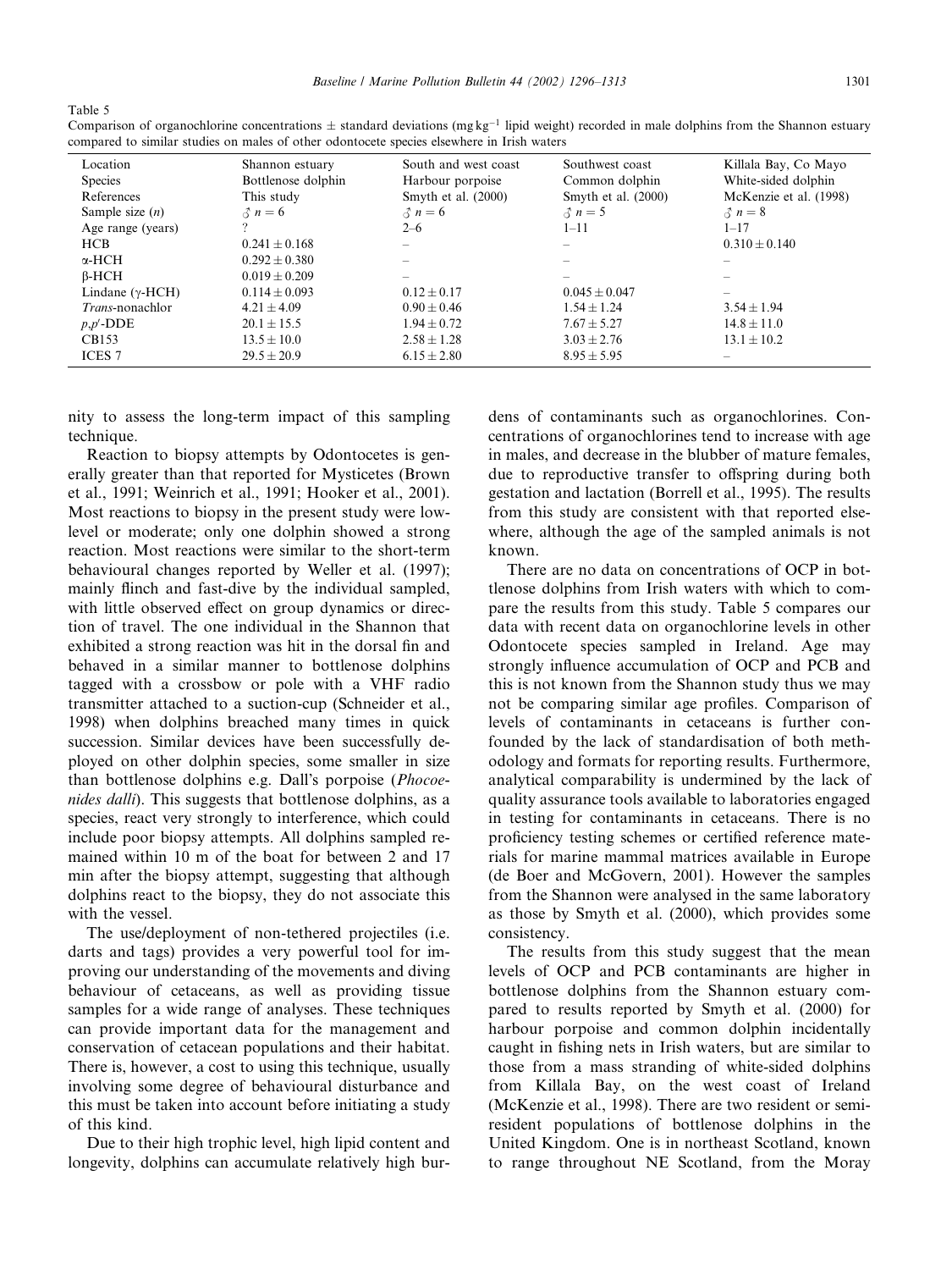Firth to the Firth of Forth, and the other around Cardigan Bay, in on the Welsh Coast. The Moray Firth is a relatively non-industrialised area. The levels reported in this study are similar to those reported for bottlenose dolphins from Moray Firth for both PCBs (ICES 7 PCB  $0.8-15$  mg kg<sup>-1</sup> wet weight) and OCPs (Law and Allchin, 1994). Much higher levels of PCBs (ICES 7 PCB  $77-92$  mg kg<sup>-1</sup>) have been reported for bottlenose dolphins from Cardigan Bay (Law et al., 1995). More recently, similar results have been reported for a range of cetaceans including six dolphins (5 species) stranded on the coasts of England and Wales (Law et al., 2001). The levels of organochlorines are much lower than those for bottlenose dolphins from Italian coastal waters where a mean of  $584 \pm 456$  mg kg<sup>-1</sup> (lipid weight) has been reported (Corsolini et al., 1995).

McKenzie et al. (1998) demonstrated the difficulties in interpreting results of pollution studies as the similarity of contaminant patterns in white-sided dolphins from Irish and Scottish waters suggested these dolphins were not exposed to local point sources of contamination but to a ubiquitous source in the marine environment. The congener distribution pattern is similar in all individual dolphins sampled suggesting uniformity in physiological response to the contaminant burden.

Wagemann and Muir (1984) considered PCB concentrations of between 50 and 200 mg kg<sup>-1</sup> wet weight in blubber may put the health of cetaceans at risk. Levels in this study were much less than these (maximum 18.3  $mg \, kg^{-1}$  wet weight) and are not thought to pose a risk to health. Routine monitoring of shellfish from the Shannon estuary indicates low-level organochlorine contamination, typical of the Irish west coast (McGovern et al., 2001). This study suggests that persistent pollutants are not a significant threat to bottlenose dolphins in the Shannon estuary but water quality and contaminant burden should continue to be monitored in order to ensure water quality is maintained at a favourable status for bottlenose dolphins.

## Acknowledgements

We would like to thank Jimmi Conroy of Dúchas and Pádraig Whooley of the Irish Whale and Dolphin Group for their help in the field and Ailve Rowe at the Marine Institute for sending sampling kits at short notice. This study was funded by the Heritage Council under the Wildlife Grant Scheme 2000 and a research grant from the Environmental Protection Agency (EPA). SB would also like to thank Spectra Ltd., Listowel for their support of the Shannon Dolphin and Wildlife Foundation by providing film and processing.

## References

- Aguilar, A., Borrell, A., 1994. Abnormally high polychlorinated biphenyl levels in striped dolphins (Stenella coeruleoalba) affected by the 1990–1992 Mediterranean epizootic. Science in the Total Environment 154, 237–247.
- Aguilar, A., Borrell, A., 1995. Pollution and harbour porpoises in the Eastern North Atlantic: a review. In: Bjørge, A., Donovan, G.P. (Eds.), The Biology of Phocoenids. Report of the International Whaling Commission 16, 231–242 (special issue).
- Bearzi, G., 2000. First report of a common dolphin (Dephinus dephis) death following penetration of a biopsy dart. Journal of Cetacean Research and Management 2 (3), 217–221.
- Boelens, R.G.V., Maloney, D.M., Parsons, A.P., Walsh, A.R., 1999. Ireland's marine and coastal areas and adjacent seas: an environmental assessment. Marine Institute, Dublin.
- Borrell, A., Bloch, D., Desportes, G., 1995. Age trends and reproductive transfer of organochlorine compounds in long-finned pilot whales from the Faroe Islands. Environmental Pollution 88, 283–292.
- Berrow, S.D., Holmes, B., Kiely, O., 1996. Distribution and abundance of bottle-nosed dolphins Tursiops truncatus (Montagu) in the Shannon estuary, Ireland. Biology and Environment 96 (1), 1–9.
- Berrow, S.D., Rogan, E., 1997. Cetaceans stranded on the Irish coast, 1901–1995. Mammal Review 27 (1), 51–76.
- Berrow, S.D., Long, S.C., McGarry, A.J., Pollard, D., Rogan, E., Lockyer, C., 1998. Radionuclides (Cs-137 and K-40) in harbour porpoises Phocoena phocoena L. from British and Irish waters. Marine Pollution Bulletin 36, 569–576.
- Brown, M.R., Kraus, S., Gaskin, D.E., 1991. Reaction of Atlantic right whales Eubalaena glacialis to skin biopsy sampling for genetic and pollutant analysis. Report of the International Whaling Commission 13, 81–89 (special issue).
- Brown, M.R., Corkeron, P.J., Hale, P.T., Schultz, K.W., Bryden, M.M., 1994. Behavioural responses of East Australian humpback whales Megaptera novaeangliae to biopsy sampling. Marine Mammal Science 10 (4), 391–400.
- Corsolini, S., Focardi, S., Kannan, K., Tanabe, S., Borrell, A., Tatsukawa, R., 1995. Congener profile and toxicity assessment of polychlorinated biphenyls in dolphins, sharks and tuna collected from Italian coastal waters. Marine Environmental Research 40, 33–53.
- de Boer, J., McGovern, E., 2001. Certified reference materials for organic contaminants for use in monitoring of the aquatic environment. Trends in Analytical Chemistry 20, 140–159.
- Hammond, P.S., Mizroch, S., Donovan, G., 1990. Individual recognition of cetaceans: use of photo-identification and other techniques to estimate population parameters. International Whaling Commission, Cambridge, England 12 (special issue).
- Hooker, S.K., Baird, R.W., Al-Omari, S., Whitehead, H., 2001. Behavioural reactions of northern bottlenose whales to biopsy and tagging procedures. Fishery Bulletin 99, 303–308.
- Law, R.J., Allchin, C.R., 1994. Organochlorines in the blubber of bottlenose dolphins (Tursiops truncatus) and harbour porpoises (Phocoena phoecoena) from Cardigan Bay (Wales) and Moray Firth (Scotland). ICES CM1994/ $(E + N)$  9.
- Law et al., 1995. Awaiting copy of paper for confirmation.
- Law, R.J., Bennett, M.F., Blake, S.J., Allchin, C.R., Jones, B.R, Spurrier, C.J.H., 2001. Metals and organochlorines in pelagic cetaceans stranded on the coasts of England and Wales. Marine Pollution Bulletin 42 (6), 522–526.
- Mason, C.F., O'Sullivan, W.M., 1992. Organochlorine pesticide residues, PCBs and heavy metals in Irish mink and pine martin. Irish Naturalists' Journal 24, 153-155.
- Mason, C.F., O'Sullivan, W.M., 1993. Further observations on PCB and organochlorine pesticide residues in Irish otters Lutra lutra. Biology and Environment 3, 187–188.